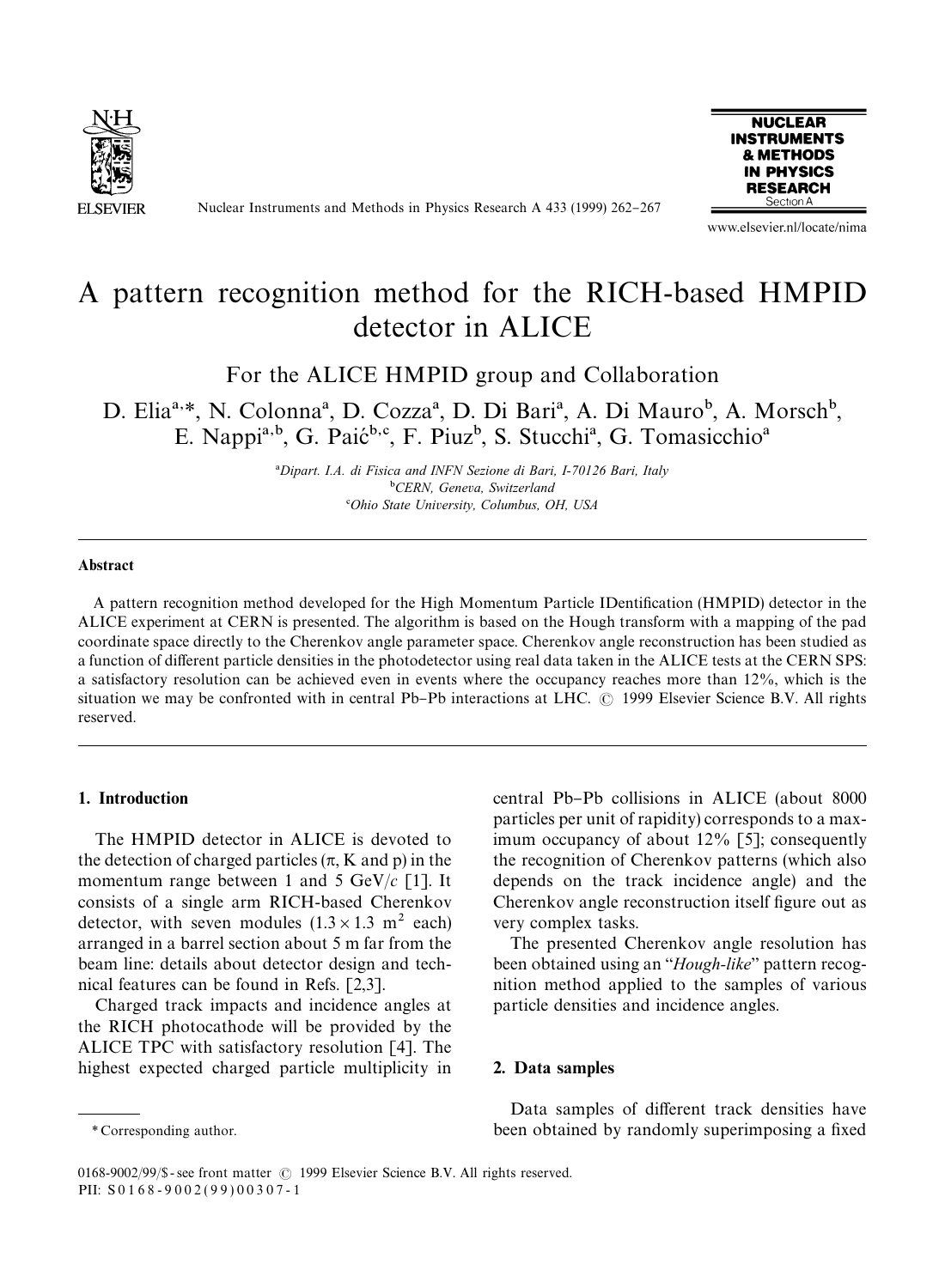Table 1 Samples of data from SPS test-beam, used for the analysis

| Sample | Ring radius<br>(mm) | Density<br>$(p \text{cles/m}^2)$ | HV(V) | Inc. angle (deg) |
|--------|---------------------|----------------------------------|-------|------------------|
|        | 155                 | $1 \rightarrow 50$               | 2100  | $\Omega$         |
| 2      | 155                 | $1 \rightarrow 50$               | 2050  | $\theta$         |
| 3      | 155                 | $1 \rightarrow 50$               | 2000  | 0                |
| 4      | 122                 | $1 \rightarrow 50$               | 2100  | $\Omega$         |
|        | 122.                | $1 \rightarrow 50$               | 2050  | 2.5,5,7.5        |

number of single-track (beam) events on a pad map of the dimensions of the ALICE prototype module: these events were taken from data collected in the ALICE test at the CERN SPS in the last two years with a 340 GeV/*c* pion beam [6]. Inclined tracks and different detector settings for the RICH-MWPC high voltage (gain) and proximity gap size (ring radius) have also been taken into account, as resumed in Table 1.

The highest analyzed density  $(50 \text{ p} \text{ cles/m}^2)$  has been calculated [7] to correspond to an occupancy of 14%, even slightly bigger than the maximum expected for ALICE.

## 3. Reconstruction and analysis of Cherenkov signal

The signal recorded by the pad readout of the MWPC consists of the coordinates of hit pads and the amount of charge induced on each of them. The general input for the pattern recognition in ALICE will be a global pattern where single Cherenkov rings can hardly be identified by eye, and a map of impacts of the tracks extrapolated from the TPC to the RICH cathode with their momentum and incident angles.

In order to extract from the described cluster distribution and track impact information the Cherenkov signal for a chosen track the following steps have been applied:

• to define a "*fiducial zone*" on the detector plane where the Cherenkov photon clusters emitted by the chosen track of known momentum and incidence angle are observed;

 $\bullet$  to associate to each cluster in the fiducial area a "Cherenkov angle" of emission in the radiator as if it were produced by the track.

The latter task is performed using a geometrical backtracing algorithm described in Ref. [7], essentially based on the fact that from a cluster centroid (or from a hit pad location) we can reconstruct the Cherenkov angle under which the photon causing it could have been emitted if it had belonged to the chosen track.

As a first step in the analysis procedure single track events at the SPS have been processed in order to obtain the Cherenkov angle resolution in absence of background coming from other tracks. The photon angle distribution obtained in this way can be described with a Gaussian, giving a *per photon resolution*  $\sigma_{\eta_{\rm c}} \approx 12.8$  mrad. By averaging  $\eta_c$  for all photons, the Cherenkov angle per track  $\theta$ <sub>c</sub> can be obtained, giving a *per track resolution*  $\sigma_{\theta_{\rm c}} \approx 3.9$  mrad.

The analysis of single ring events has shown that the average number of photoelectrons per track is about 14 with a corresponding average cluster size (i.e. hit pads per photoelectron) of about  $1.5 \,$  [6]. Although at first sight it seems advantageous to use the cluster centroid method in the backtracing (for a better localization) it has been observed that this method, even at moderate densities, leads to a reduction and biasing of the Cherenkov signal because of the partial overlap of clusters from different tracks [7]. For this reason we have analyzed the multi-ring events taking into account simply the hit pads, assuming as photon-pad location the middle of the pad itself.

Starting from the centroid of the cluster belonging to the track impact (MIP) and knowing the detector parameters, a wide fiducial region is defined around the MIP itself, where all photons relevant to that track may be found: in this analysis all pad hits corresponding to photon angles between 0.550 and 0.750 rad have been backtraced discarding, of course, those belonging to clusters with too high charge (other MIPs). In Fig. 1 the white distributions correspond to the photon  $\eta_c$  spectra obtained for all analyzed MIPs in samples at different particle densities.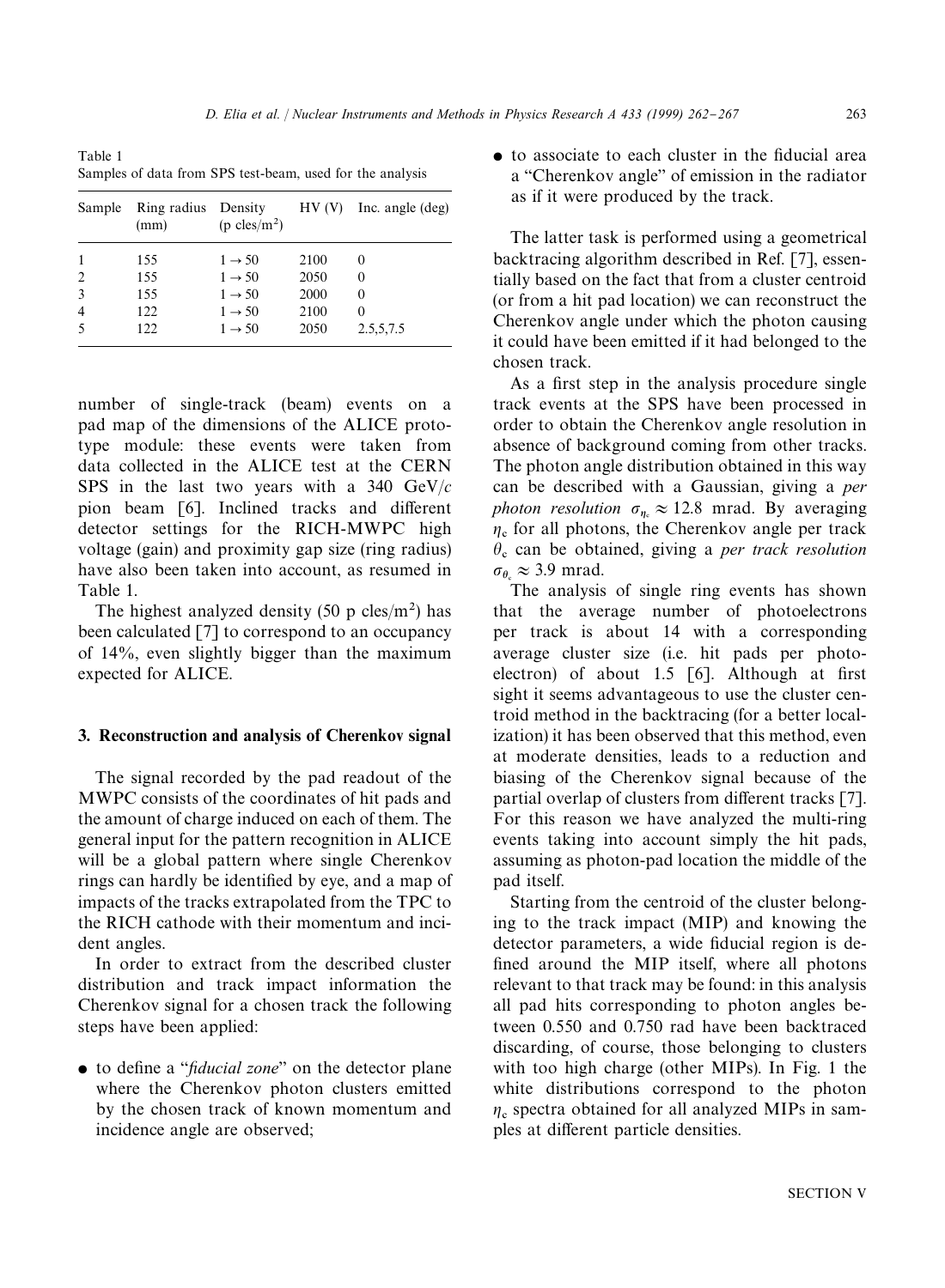

Fig. 1. Distributions of  $\eta_c$  per photon-pad at different particle densities, with estimated background (dashed) and after background subtraction (dark) for sample (1).

These distributions show two distinct components: a peak around the Cherenkov angle produced by photons belonging to the tracks analyzed, and a continuous background belonging to hits produced by photons associated to other tracks and falling in the fiducial zone analyzed.

To describe this background, the following analytical expression

$$
\frac{dN_{\text{bkg}}}{d\eta_{\text{c}}} \sim F_{\text{bkg}}(\eta_{\text{c}}) = t g \theta (1 + t g^2 \theta) \frac{n_{\text{C}_{\text{c}} F_{14}} \cos \eta_{\text{c}}}{n_{\text{CH}_4} \cos \theta} \tag{1}
$$

can be worked out from geometrical considerations. In Eq. (1) the refraction indices  $n_{C_6F_{14}}$  and  $n_{\text{CH}_4}$  have been assumed constant and  $\theta$  is the polar angle of the photon at the photocathode given by

$$
n_{\rm CH_4} \sin \theta = n_{\rm C_6F_{14}} \sin \eta_{\rm c}
$$

Eq.  $(1)$  fits well the real background at all particle densities, as shown by the dashed curves in Fig. 1.

The expected rising contribution of the background at larger angles would bias in any pattern recognition the results towards higher angles. This has been taken into account weighting each photon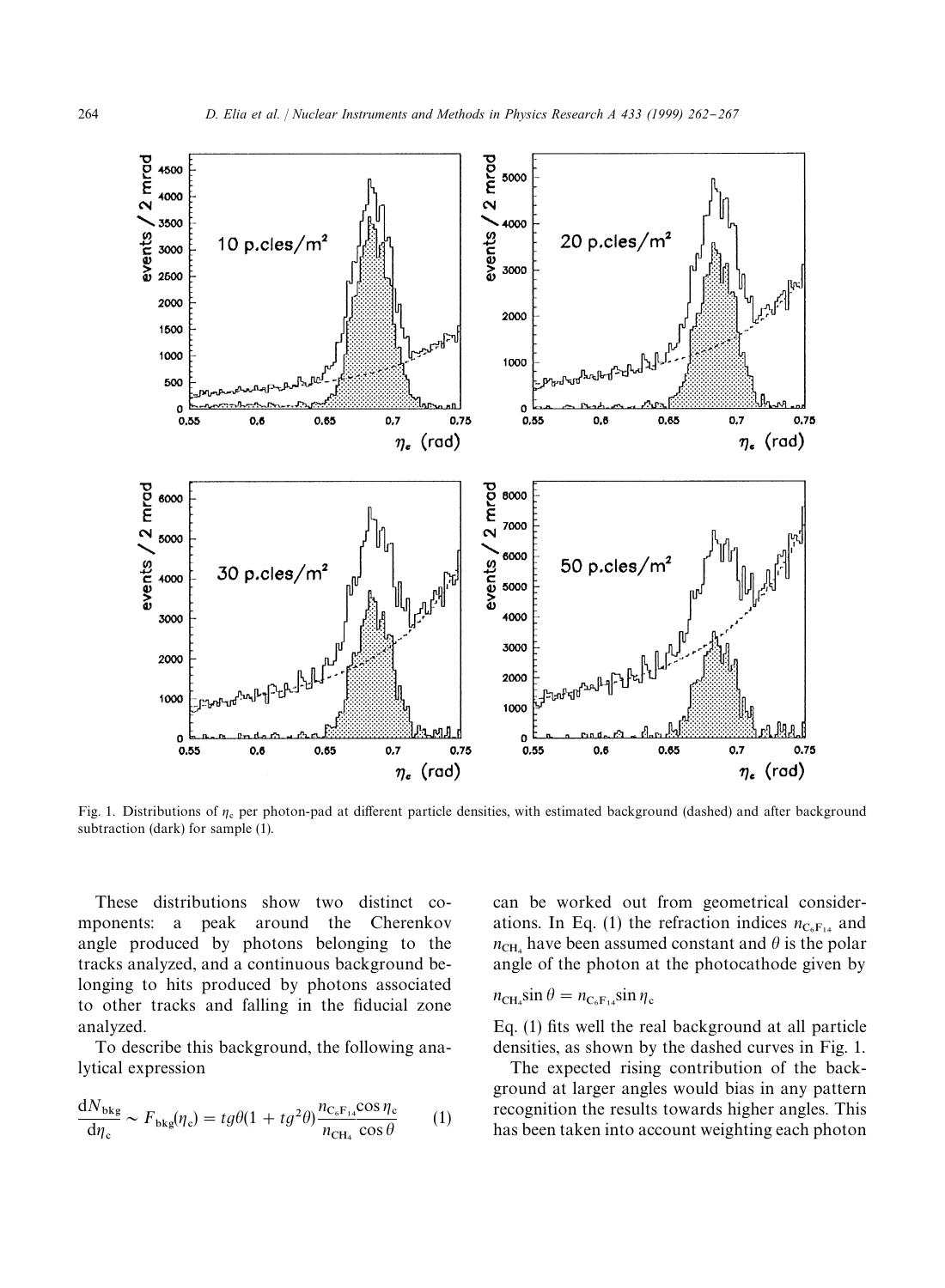in the  $\eta_c$  spectrum by

$$
W_{\text{bkg}}(\eta_{\text{c}}) = 1 - \frac{R_{\text{bkg}}(\eta_{\text{c}})}{N_{\text{ph}}(\eta_{\text{c}})}
$$
(2)

where  $R_{bkg}(\eta_c)$  is the expected amount of background at any  $\eta_c$  calculated by using Eq. (1) and properly normalized as reported in Ref. [7]. The dark distributions in Fig. 1 have been obtained by entering each photon-pad with the corresponding weight calculated by Eq. (2).

The pattern recognition for the HMPID, on the track level, has been implemented using the Hough transform technique to extract the mean Cherenkov angle per track as a parameter to be estimated in a transformed parametric space. This is achieved by analysing the parameters which characterize these patterns (i.e. the Cherenkov angle of each photon for the analyzed track, in this case) and looking for local maxima in a *feature parameter space*: the main advantage of the Hough transform is that it is relatively unaffected by topological gaps in curves and by high noise background in spot-like images [8,9].

Our basic approach is to apply a Hough transform method which has been modified to accomodate the fact that the signal in the  $\eta_c$  coordinate has an intrinsic width. To account for that width we apply a *sampling band* approach that consists in sliding a window of a width comparable to the width of the signal over the  $\eta_c$  spectrum. At each step in the sliding, the number of weighted photonpads found within the window is counted: the most populated correlation band is called *Hough selected band* [7].

## 4. Results

The output response of the Hough analysis procedure, per each MIP, consists of the photon-pads falling into the Hough selected band: we call those *''Hough selected photon-pads''* and their number will be indicated by  $N_{\text{ph}}^{\text{Hough}}$ . Furthermore the band selection performed by the Hough method takes into account the background: then for each *Hough selected photon-pad* a background related weight is also available.

Finally, the pattern recognition provides this global output:

$$
N_{\rm ph}^{\rm Hough} \quad (\eta_{\rm c}(i), W_{\rm bkg}(\eta_{\rm c}(i)), \quad i = 1, N_{\rm ph}^{\rm Hough}).
$$

This information can be used to provide a better estimation for the MIP Cherenkov angle as

$$
\langle \theta_{c} \rangle = \frac{1}{W_{\text{tot}}} \sum_{i=1}^{N_{\text{phough}}^{\text{Hough}}} W_{\text{bkg}}(\eta_{c}(i)) \eta_{c}(i),
$$
  
\n
$$
W_{\text{tot}} = \sum_{i=1}^{N_{\text{phash}}^{\text{Hough}}} W_{\text{bkg}}(\eta_{c}(i))
$$
\n(3)

and the calculation is iterated, discarding photonpads with  $\eta_c$  by more than a defined number of sigmas from the  $\langle \theta_c \rangle$  value. Finally, by iteration the best estimate for the current MIP angle  $\theta_c^{MIP}$  is obtained.

In Fig. 2a the  $\theta_{\rm c}^{\rm MP}$  distribution at 50 p cles/m<sup>2</sup> is shown and Fig. 2b resumes (white triangles) the behaviour of the corresponding sigmas (`*angle resolution*" per MIP) versus the particle density itself.

The same analysis procedure has also been applied for event samples (2) and (3) in Table 1, i.e. overlapped beam events collected at the SPS H4 beam in 1997 and 1998, lowering the RICH-HV from 2100 to 2050 V and 2000 V: the results are summarized in Fig. 2b. No significant difference is observed for the two higher HV values, while a degradation is observed at 2000 V, probably due to some photon losses at that voltage.

The behaviour of  $\sigma_{\theta_{e}}$  versus particle density is reported in Fig. 3a, where the results for samples (1) and (4) are compared. The better resolution obtained for smaller *R* reflects the fact that the overlap of different patterns is smaller for smaller rings, hence the underlying noise background contribution is smaller. The analytical relation between the Cherenkov angle resolution and the corresponding momentum limit for  $3-\sigma \pi-K$  separation is plotted in Fig. 3b: it can be noted that the performance of the method provides a track by track separation up to more than 2.5 GeV/*c* for the most violent events anticipated in ALICE. Assuming the mean multiplicity of the recorded events to be about half the maximum value, the present analysis sets the  $3$ - $\sigma$   $\pi$ -*K* separation value to  $\sim$  3 GeV/*c*.

The performance of the method has also been tested for tracks hitting the photocathode with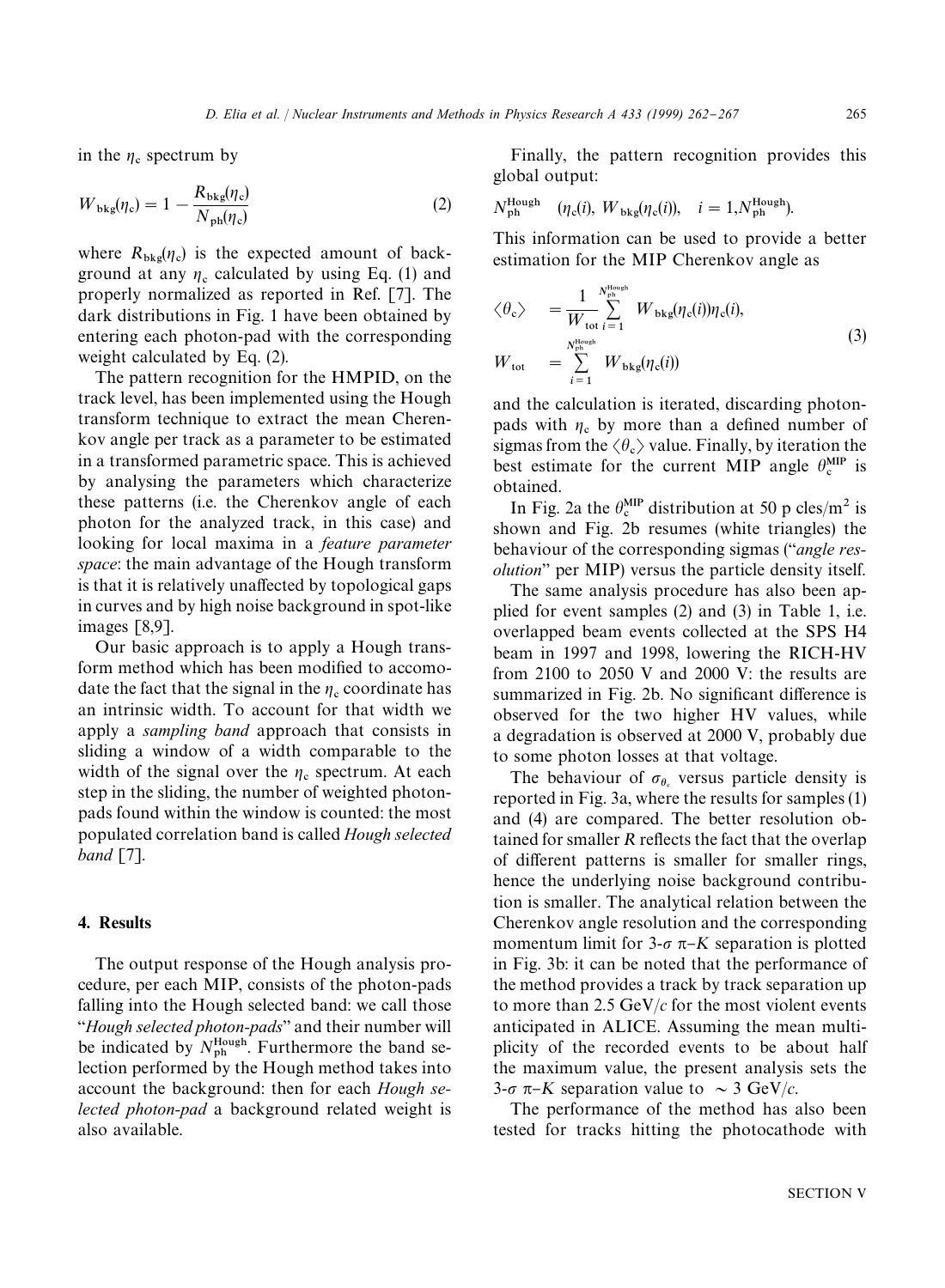

Fig. 2. Final Cherenkov angle distributions per MIP at 50 p.cles/m<sup>2</sup> for sample (1) (a) and sigma evolution with density for samples (1), (2) and (3) (b).



Fig. 3. Cherenkov angle resolution vs. density at different radii (a) and momentum limit vs.  $\sigma_{\theta}$  relation (b).

some angle with respect to the normal direction (samples (5) in Table 1). In Fig. 4 examples of rings produced by those tracks are shown. This analysis has been performed rejecting  $\frac{1}{4}$  of the ring fiducial area for 2.5 and  $5^\circ$  and  $\frac{1}{3}$  for 7.5°, as illustrated in Fig. 4. Those cuts give the best angle resolutions at the moment by removing, from the analysis, regions with high background contamination in the Cherenkov signal.

Finally Fig. 5 shows the evolution of the angle resolution going from normal incidence to  $7.5^{\circ}$ , which is close to the maximum expected in ALICE for the present HMPID design [5].

#### 5. Summary and conclusions

The results of the pattern recognition method presented show that the best conditions for the HMPID detector are reached at the highest HV, i.e. 2100 V and at the smallest radius of 122 mm. At the maximum expected particle density, a Cherenkov angle resolution of  $\sim$  6 mrad for normal track incidence angle can be obtained, corresponding to a  $3\sigma \pi$ <sup>K</sup> separation at 2.7 GeV/*c*.

This resolution degrades when larger incidence angles are analyzed, requiring the introduction of other parameters and further tuning in the pattern